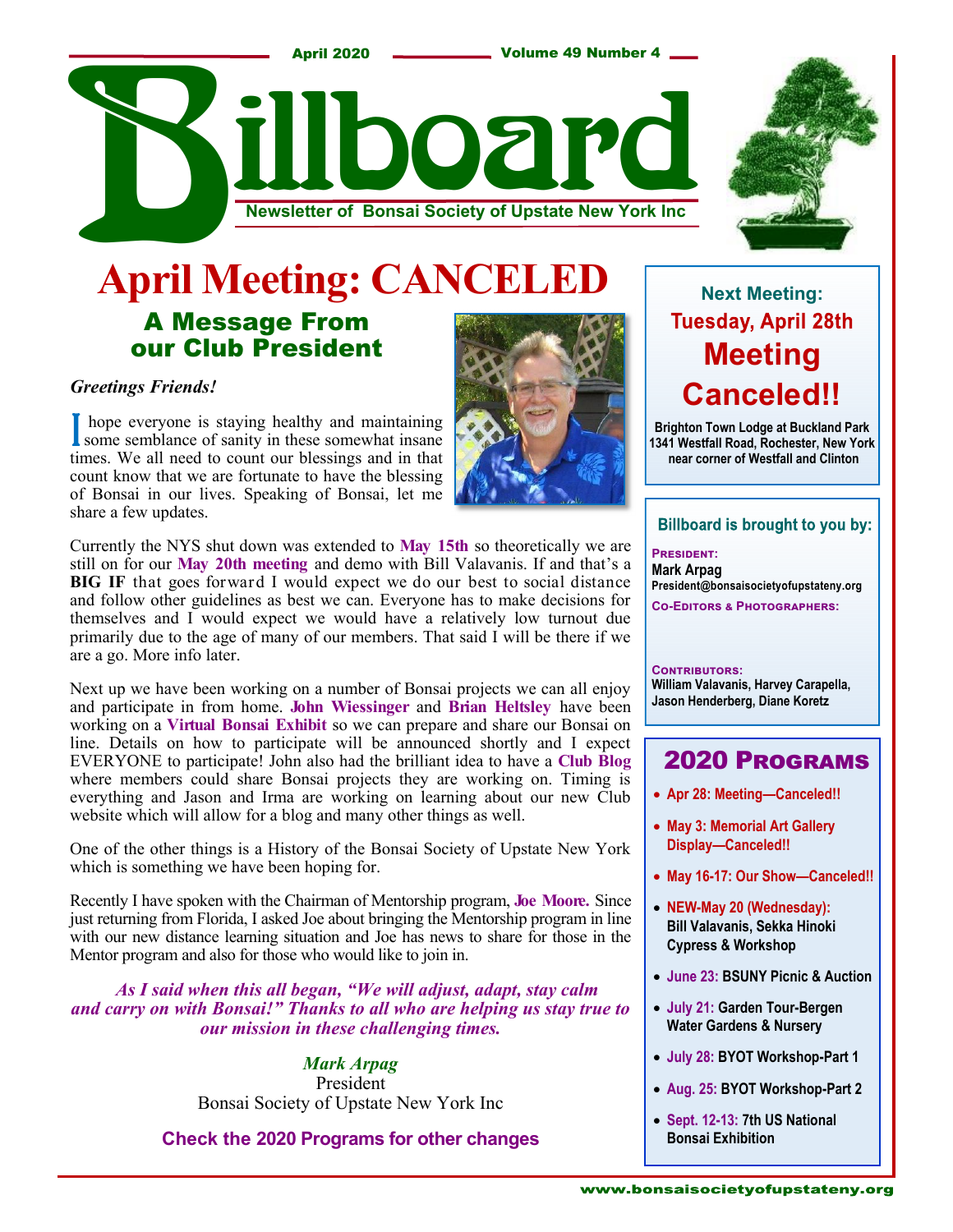## **Repairing Snapped Bonsai Branches**

*by Harry Harrington* 

If the branch is completely separated into two pieces, it cannot be repaired and should be pruned away and the wound cleaned up. However, if one f the branch is completely separated into two pieces, it cannot be repaired side of the cambium layer (branch) is still attached naturally, it can literally be glued back together. A spot of superglue (any brand) is put onto the surface of the wood...... and the branch is glued back together. It really is as simple as that!

The superglue glues the woody parts of the branch together very tightly and supports the branch while the wound (and cambium layer) heals. Eventually both sides of the snapped branch grow together; this can take as little as 3 or 4 weeks on vigorous branches during the growing season.

I find that the repair is so strong that the branch can be manipulated (wired into position) within 5 minutes of the repair being made. The repair site will have lost its elasticity though, so don't not try to create a bend at that point.

Any excess superglue will dry a white color on the surrounding bark. It is unsightly so try to avoid using too much superglue when making your repair but any excess will fall away naturally after a few months.

#### **Finally, always keep some superglue to hand. If you do a lot of wiring you will find it becomes a valuable tool!**

I find that as thicker branches are stronger and more robust they tend to splinter rather than snap and so this article focuses on branches up to around 1/2" thick. However, repairs can be made using this technique with thicker branches.

**Superglue is not poisonous to a tree** and will not harm the tree or the branch, nor will spilt superglue damage any leaves (it just looks awful).

#### **Superglue can be used on woody or tender shoots.**

There is no need to wrap or protect the glued area on branches of less than  $1/\overline{2}$ ", above this diameter, a thin spread of Vaseline over the damaged bark/cambium is more than sufficient. There is no need to wire the branch or for the branch to be wired for the repair to be successful.





Though superglue is not necessarily the strongest glue on the market, it is the fact that it dries very rapidly and will tolerate moisture (in the wood) that makes it so effective for repairing branches.

**This technique can be used on all tree species; coniferous, deciduous or broadleaf tree during active growth or during dormancy.**

**Reprinted from GNOBS News, July 2019**



## **Sekka Hinoki Cypress Workshop with Bill Valavanis in MAY!**

on fter our special May 20th (Wednesday) meeting, William Valavanis will lead a Sekka Hinoki Cypress Workshop. The workshop is FREE but the participants must pay for the very fine Sekka Hinoki Cypress tree. Tree cost for this workshop is \$60 payable to the society. Trees to be selected in order of reservations and payment received. Register early and be certain to be at meeting ON TIME if you want to select your tree in order of payment receipt. Bring your own tools and wire, no repotting. Members not participating in the workshop are welcome to observe. There is a **limited number** of openings and trees available so register and pay early to avoid disappointment.

**Signup by contacting Diane Koretz at: Treasurer@bonsaisocietyofupstateny.org**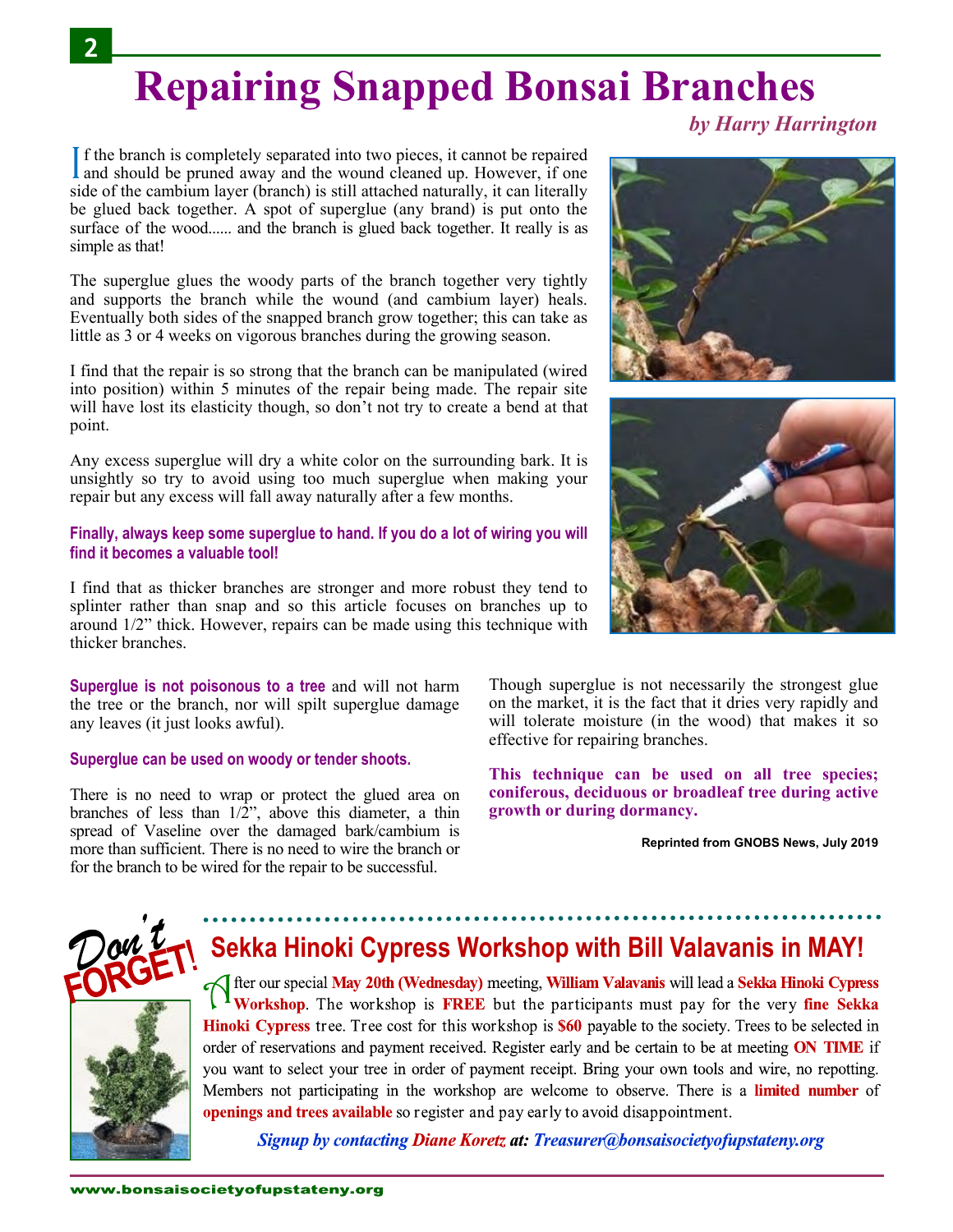## **Spring "Housecleaning"**

Y es, spring is here (at least according to the calendar.) Some of us seem to have jumped right into summer and other parts of the country are still having sneaky snow!

Spring potting, changing water schedules, watching for newly arrived pests and trimming tropicals like crazy are just the beginning. When all the busy-ness starts, we sometimes neglect equally import projects.

Keep those benches clean. Get plants (bonsai and starters) off the ground. Plant pests of all kinds enter through the holes in the bottom of plant containers.



Earth worms can be an especially nasty problem. (As good as they are in the ground, they are not good in containers.) Ants' nests can be in your pots, before you notice.

Clean work and display areas not only look good, they encourage healthy bonsai collections. Don't even think about "double decking." Plants growing beneath other plants are prone to any fungus and otherwise harmful pathogens from the plants above.

### **Improving a Nebari by Oishi Kazo**



**Nebari close up. Roots galore radiating everywhere! From Bonsai Focus**



ebari are often under-appreciated, especially in the west. In Japan bonsai artists will sometimes talk about nebari as though it is the most important feature when looking for bonsai material. If you think about it, this is not far-fetched, as excellent naturally occurring nebari are harder to come by than excellent naturally occurring trunks.

I doubt it is even worth mentioning, as everyone knows this—but because bonsai are grown in very confining containers, regular transplanting is absolutely necessary.

What is frequently forgotten is that transplanting is a time to elevate the quality of your bonsai. In this short article, I would like to share with you some thoughts and advice about nebari (surface roots) and tachiagari (lower trunk, from the nebari to the first branch).

Quality bonsai start with the roots. How many bonsai on exhibit have you seen? Whether live or in photos, have you ever seen one with a bad nebari? Assuredly, the answer is no (the author is referring to exhibits in Japan).

**If you're new to bonsai and don't know what nebari is, now you know.**

**Appeared in Bonsai Today magazine (courtesy of Bonsai Focus)**